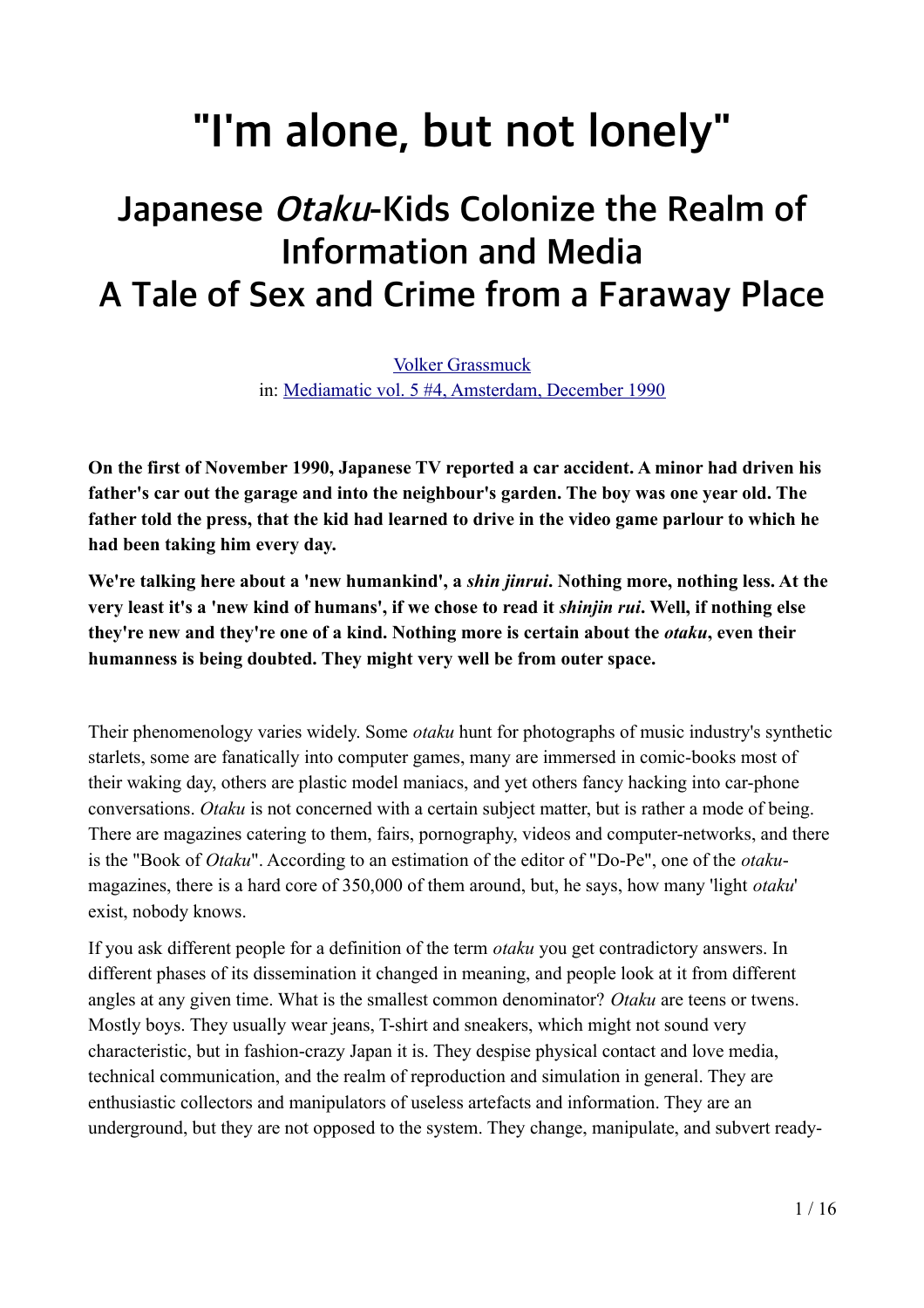made products, but at the same time they are the apotheosis of consumerism and an ideal workforce for contemporary Japanese capitalism. They are the children of the media.

Take, for example, KUSHIDA Riko. She is a game-*otaku*. Her small room is littered with arcademachines and 200-300 naked game boards that she can hook onto the consoles. She wears a blue denim jacket and skirt, and looks a little bit lost in between the sterile, industrial partitioning walls of the reception area of "Log In" magazine. She looks at me with lowering reservation as if cautious, but speaks with self-confidence and looks into my eyes, therefore she doesn't quite qualify as a hard-core *otaku*. When she was eight or nine she started playing home TV-games like "Ping Pong" or "Block". At age ten she went to the game-floors of department stores which offered higher quality graphics than the TV-games, and started to program her own games in BASIC. In those days kids would home-assemble radios, and it was in amateur-radio magazines that special sections for writing games on home-computers first appeared. By the age of thirteen she had made friends with the manager of the game-parlour to which she now went daily. He introduced her to second-hand game-machine dealers. Their customers up to then had been exclusively managers of gameparlours. Then the game-*otaku* discovered them. They sell boards of used machines – considered garbage before – for upwards of 5,000 Yen, and complete consoles and rare items for around 200,000 – 300,000 Yen. An investment that breaks even in a matter of weeks if the player does not have to feed the coin-slot for every game.

As turning-point in the history of video-games Kushida identifies "Space Invader". Introduced in 1979 by Taitô it was copied, sometimes under licence, sometimes illegally, by software firms all over the world, and it created a whole generation of game-addicts. It was followed by the classics "Pacman" and – the all-time number one, according to Kushida – "Pong" from Atari, first released in 1971. In the post-Invader days the market exploded. Companies like Namco or Nintendo grew big, some very big. Originally a card-game maker, Nintendo – the 'video game empire' – was the top earner of all Japanese companies in 1989 for the eighth consecutive year. They raked in 250 billion Yen in sales.

Talking about the birth and rise of the game phenomenon Kushida is taken with sentimentality. In those days she dreamt of games. But, she says, it was not the games which took over her imagination, but her imagination originally led her to the games. She is an exceptional case in the computer-*otaku* world where the overwhelming majority is male. For example, 98.3 % of the readers of "Log In", the major game magazine for which she works as an editor, are male.

Today Kushida is twenty and studies philosophy. No, she does not find that choice of field surprising. The game world includes the 'real world' and vice versa. So, there is certainly a relation between philosophy and games, but a very complicated one that she can't quite explain, she says, and laughs.

#### **New generations**

The Japanese, maybe more so than other peoples, want to find out who they are and where they are going. It is only in the last fifteen years that the accumulated wealth can be felt in society. This didn't happen without radical changes and ruptures. Internationally they are mostly accepted and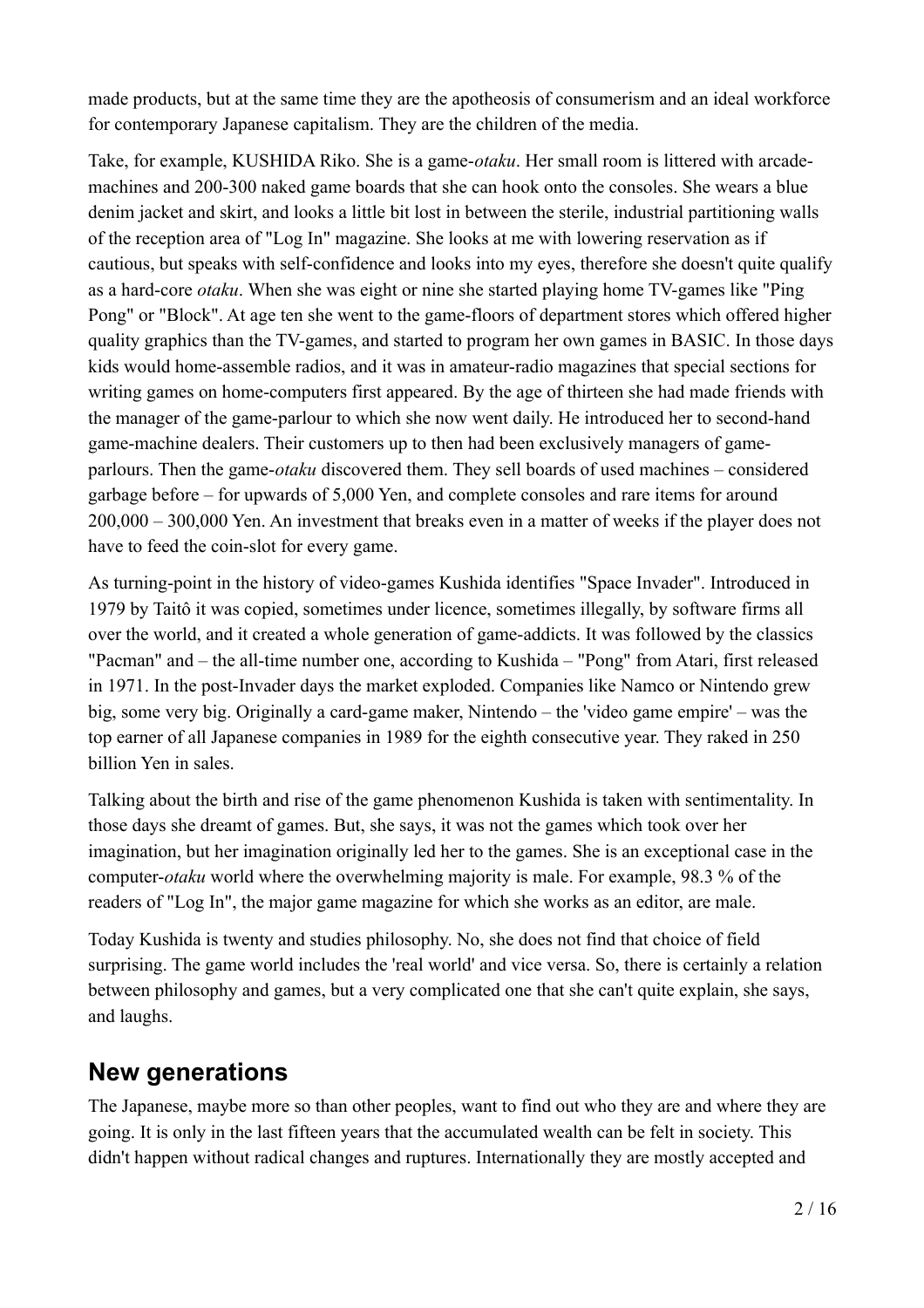praised for their technology. A shaky base to build an identity on. Changes in attitudes and mentality are most visible with the young. The wish to understand what they are up to brings forth the coining of a 'new generation' just about every year. The term *otaku* has had many predecessors in the debates about contemporary popular culture.

An older catch-phrase that was in use for a season or two is *Moratoriumu Ningen* (moratorium people). OKONOGI Keigo, professor at the neuropsychiatric department of Keiô University, coined it in 1977 (*Moratorium ningen no jidai*, in *Chûô Kôron*, October 1977, engl. transl. in Japan Echo Vol.V, No. 1, 1987). Originally, Erik Erickson's term 'psychosocial moratorium' referred to a period of training or study in which young people are suspended from fulfilling their obligations and responsibilities to society. In Okonogi's interpretation it becomes today's dominant 'social character'. The description of this moratorium mentality can be read as a background for the 80's phenomenon of *otaku*.

The affluent consumer society, says Okonogi, has an infantilising effect. Media and advertising appeal to the child in everyone. As the rate of science and technology-driven social change accelerates, everyone is forced to flexibly adapt and perpetually learn in order to keep up. The frenzied demon's dance of cultural appearances and disappearances allows no other mode of being than a provisional, temporary one, permanently 'on call'. No other mode than a playful and leisurely involvement that maintains distance. Everybody has come to be both consumer and non-affiliate, uncommitted visitor within a controlling and protecting structure. Like the *otaku*, the shallow human relations allow the moratorium people to live isolatedly. The moratorium biographies lead to an "identity diffusion syndrome" and an "ego vacuum" that, according to Okonogi, have today become the 'normal' state of affairs. The moratorium becomes an end in itself. But the situation also contains an explosive, destructive power.

Most of all, Okonogi blames the mass media, which produce an "unreal state of existence… The self-dissociation characteristic of the mass media also typifies the psychological structure of young people… They have now become omnipotent through assimilation to the mass media, which have a magical power over society."

A tone of cultural pessimism runs through Okonogi's article even if at the end he tries to comfort us by pointing out first signs of a post-moratorium trend. We get a somber picture of isolated, solipsistic men and women, who lose themselves in the postmodern tides that even threaten to engulf the 'real society' from where Okonogi writes, the society of production and distribution.

From the *moratoriumu ningen* we pick up the general social tone that sets the mood for the birth of the *otaku*, a mood characterized by self-dissociation in hyper-reality. With their successors, the *shinjinrui*, we re-encounter the vacuousness, and additionally get a more joyful approach to information.

The word *shinjinrui*, like *otaku*, varies widely in meaning. As a non-technical term it can refer to any kind of new generation. But sometimes it gets connected with a specific group of young people for a while. Like the Yuppies of the late 70's.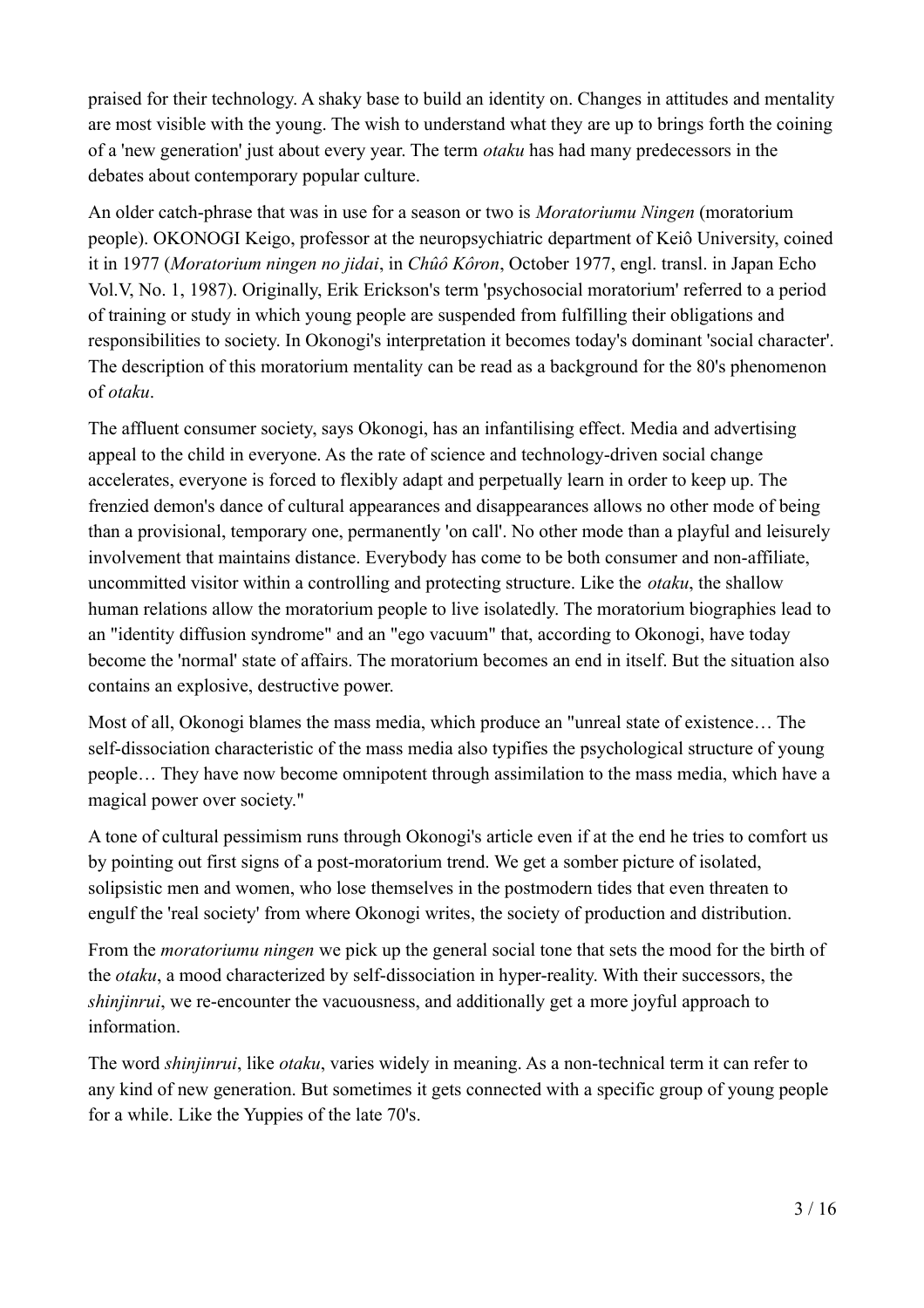Those *shinjinrui* were college or professional kids in their twenties. Quite different from *otaku* they put a strong emphasis – and spend a lot of money – on glossy outward appearance. They preferably have jobs in modelling or advertising which earn them enough money and leave them enough time for their main source of pleasure: showing off luxury goods and fast cars. The latest hit among them is a left-arm suntan, because it signals that this 'girl' or 'boy' drives a left-wheel import car. The *shinjinrui* were also called 'crystal-kids', after TANAKA Yasuo's award-winning best-seller *Nantonaku, Kuristaru* (Tokyo 1980. engl. as "Somehow Crystal") which became a sort of Yuppyguide to Tokyo's 'in' restaurants, boutiques, and clubs, a How-to instruction on being hip. It first appeared 1980 in the monthly journal "The Arts" (*bungei*) and was immediately republished as a book which sold more than one million copies. Tanaka gives us an extensive inside view of the joyful life in empty forms. A life in which one truly and explicitly cherishes snobbery and affectation. His plot "verges on nonexistence" (Norma Field), but in 442 notes he boasts with all the information the trendy hyper-consumer needs. Example: Where do you go on a Saturday night after eleven if the desire for ice-cream overcomes you? Answer: Take a taxi to Swensen`s on "Killer Avenue". Because of the rapid change in fashion, most of the information was, of course, outdated the moment "Somehow Crystal" hit the masses. Though other info bits are here to stay. Through the *shinjinrui*, for example, the Japanese language was lastingly enriched by the 'brand name syndrome'.

The *shinjinrui* shares with the *otaku* the passion for details that take over the place of a connecting ideology. He has to be around town and has to have read the latest copy of Mari Claire and Popeye and Brutus. How else would he know that Armani is out, and Perrier is again *de rigueur*. And how else would he be able to participate in the table talk at Gold's. *Shinjinrui* are well-informed snobs. Today the people are still around but the word has dropped out of use. So it is free again to signify the next generation.

The terms invented in order to be able to call the people in the postmodern, mediatised world by name – *Moratorium ningen, shinjinrui, nagara-zoku* (the people who do many things at the same time), M(e)-Generation, etc. – are coined by the professionally concerned: neuropsychiatrists, journalists and writers. They judge the young by their own values of 'depth', 'seriousness', 'history', 'subject'. The grown-ups are disappointed that their kids do not pick up where they left them the dreams they once pursued, disappointed that they simply drop out of the 'project of modernity'. Parents want to understand their children, but those refuse to express themselves. The birth of the *otaku-zoku* (*otaku*-generation), the non-professional, non-life style kids of the 80's, was a somewhat different case.

#### **Birth and rise of '***otaku***'**

The etymology of the word is not without black holes. *Otaku*, like *shinjinrui* is derived from the everyday language, and in the original sense means 'your home', then in a neo-Confucian pars pro toto 'your husband', and more generally it is used as the personal pronoun 'you' (since a Japanese individual cannot be thought of without his connection to his household). As everybody knows, there are 48 ways to say 'I' in Japanese, and just about as many to say 'you'. Most of the time 'I' and 'you' are avoided altogether, but if you do want to address someone you would use his name or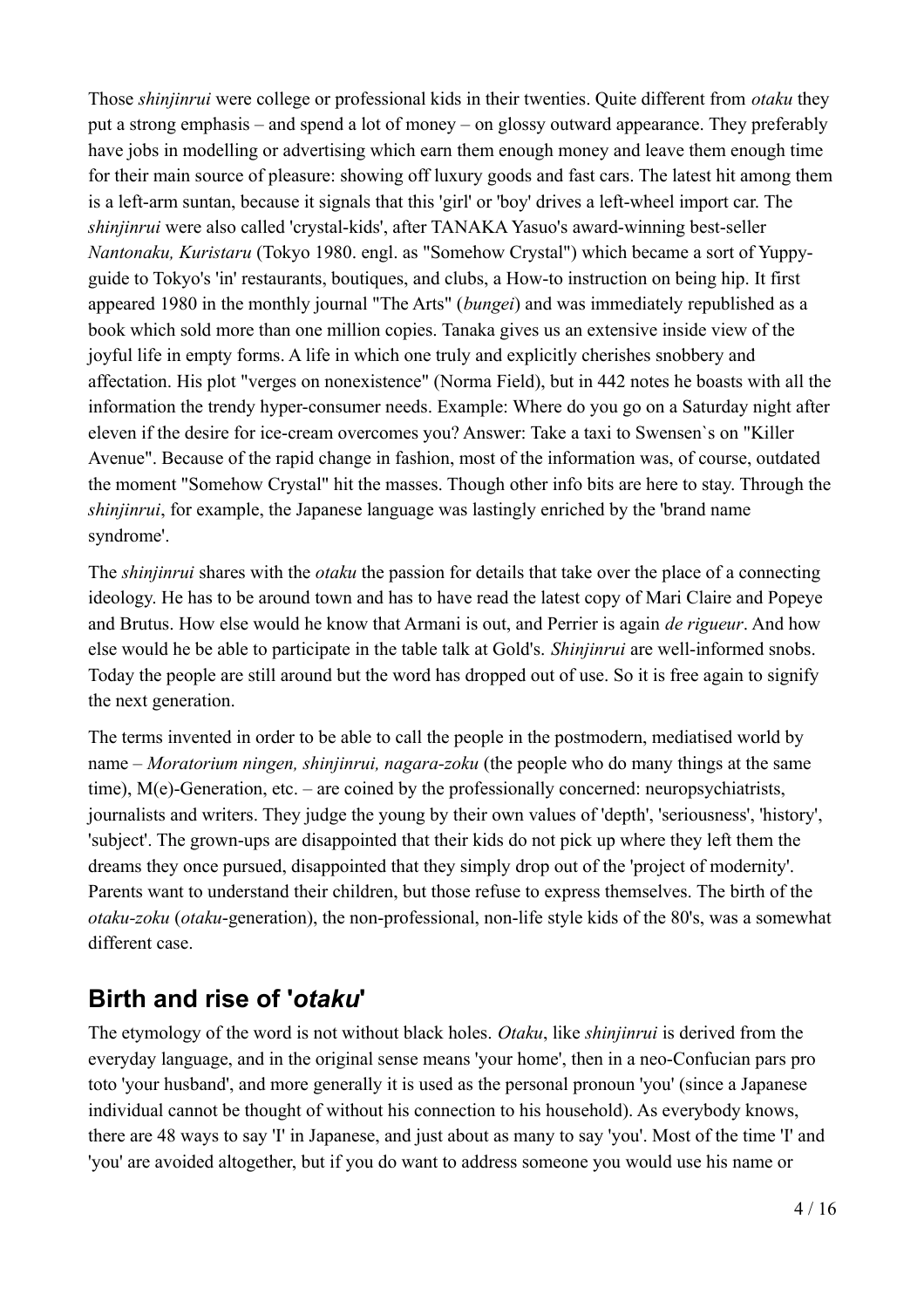*anata* (to an equal or superior), *kimi* (to an inferior, in some cases to an equal), *omae* (to an intimate friend or inferior), or – *otaku*. *Otaku* is a polite way to address someone whose social position towards you you do not yet know, and it appears with a higher frequency in the women's language. It keeps distance. Used between equals it can sound quite ironic or sarcastic, but is mostly meant in the sense of 'Stay away from me'. Imagine a teenager addressing another as "Sir!".

This is how it used to be. And then, in the days of old (about ten years ago in real-time) some people started to use this expression of detachment for colleagues and friends. There is no consensus as to the exact date and place of this historic event. The most recent past seems to be the most uncertain, and it is handed down to us only in the form of rumours. It would take a historian of everyday life to unearth what happened yesterday. Some informants convey that it was in the advertising world, others say it was in the circles of animation-picture collectors: "please, show me **your** (*otaku-no*) collection." The most trustworthy rumour has it that it first came up among people working in TV and video animation companies. From there it spread to the viewers of *anime* and the closely related worlds of *manga* (comic-books) and computer games.

What exactly you have to do and to be in order to qualify as an *otaku* is a little more difficult to determine. The smallest common denominator that the word itself conveys seems to be distance and detachment. To find out something about the usage of a currently fashionable expression the first thing to do is to consult the "Basic Knowledge of Modern Terms" (*Gendai Yogo Kisochishiki*), an annual encyclopedia on all wakes of life and a cornucopia of insights into the rapidly changing Japanese language. In the 1990 edition it says under "*otaku*": "Has been used as discriminatory word among *manga* and animation maniacs. It spread after NAKAMORI Akio's 1984 article "*Manga Burikko*" [for an account on *burikko* see below under 'idols']. It indicates the type of person who can not communicate with others, is highly concerned about details and has one exclusive and maniac field of interest. *Otaku* tend to get fat, have long hair and wear T-shirts and jeans. The word corresponds to 'nerd' which in the USA is used for computer and SF fanatics." A US-American friend told me, that 'nerd' does have some similarity to '*otaku*' but is not completely congruent. A nerd was the guy at high school who would repair his glasses with Scotch-tape, the scientific type, carrying around a collection of pens in his shirt pocket, which had a blue stain, because one of the pens would always break, and, of course, he had no friends.

This image comes close to the one TSUZUKI Kyoichi draws, an ex-journalist for the Yuppy magazine "Popeye" and today an art editor, who introduced me to the more hidden corners of the extensive *otaku*-world: "In the beginning *otaku* was used in a very negative sense and meant someone who doesn't look good, who has no girl friend, who is collecting silly things and is generally out of the world. As a definition I would say that an *otaku* is a person who is into something useless. Idol-, *manga*- or whatever-*otaku* means he does not have anything else. But in that he really indulges. It's a silly way of spending time, from a normal business point of view. They play games with the same seriousness others use for business.

"They are easily visible, because they don't care about the way they dress. They talk differently, and look to the ground while talking face-to-face. They are not into physical activities, they are chubby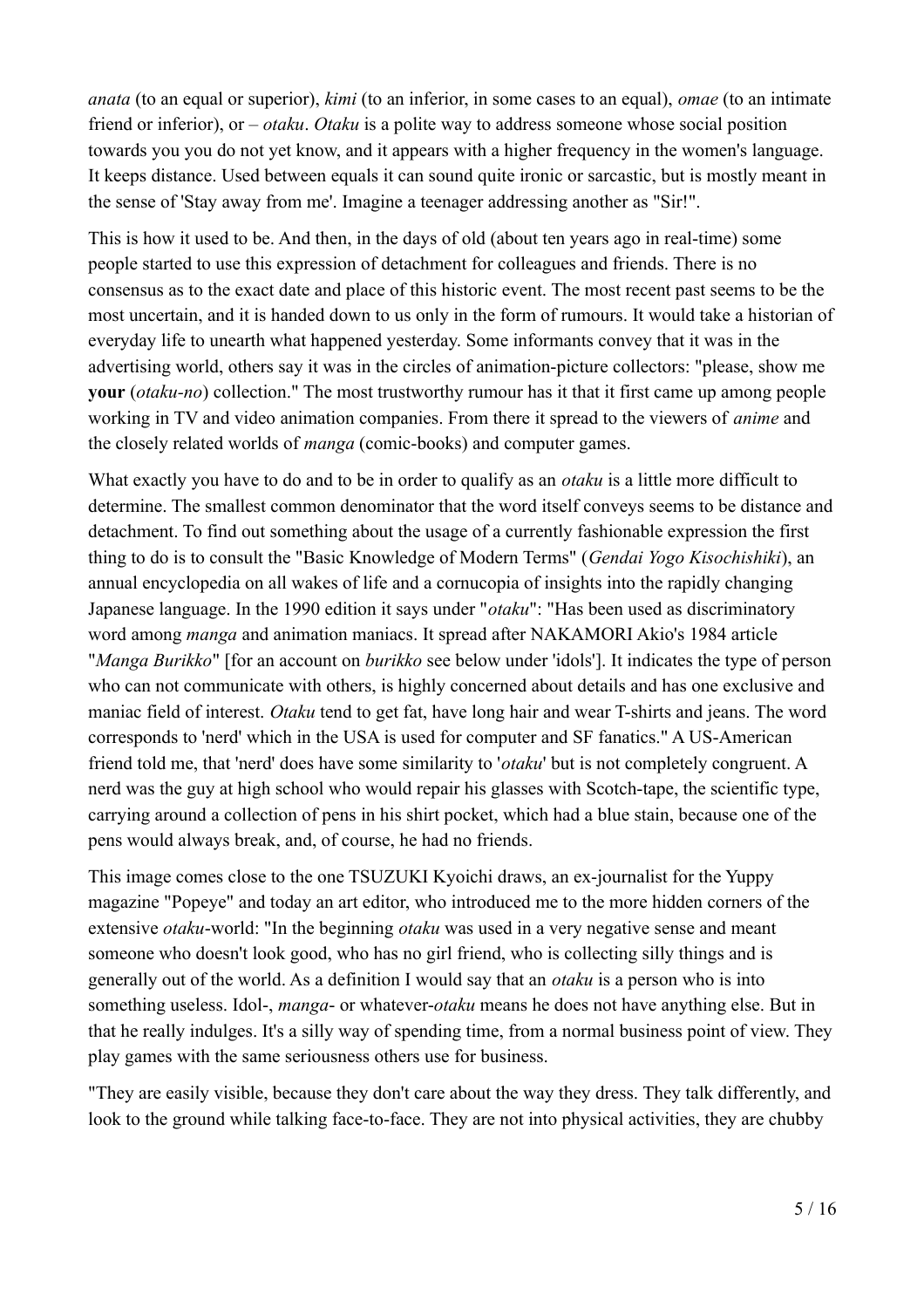or thin, but not fit, never tanned. They don't care for a good meal, they think they can spend their money on more important things.

"With computers they get really involved. Computer game programers live on potato-chips that they eat with chopsticks and on coffee-milk. They have a different rhythm, are awake for 40 hours and then sleep for 12. Computer *otaku* are said to be able to make love with a girl on the screen. But I think many want a girl friend, but can't get one."

*Otaku* are a media-phenomenon in several ways. The media created first them, then the name for them, they inhabit the media, and the search for them is a research into media-history. The above mentioned Nakamori (29) was at that time an editor of "*Tokyo Otona kurabu*" (adult club), a *minikomi* (minor communication magazine<sup>[1](#page-5-0)</sup>) that some call a mysterious culture magazine, others a minor soft-porno publication. When he introduced the term *otaku-zoku* (*otaku*-generation) in his article and in a public discussion with YAMAZAKI Koichi, there were already myriads of young people out there waiting for an identity boost. They were living in the media already, so it was just natural that they would want to become object of the media as well. In that sense they are average Japanese. They have a distinct predilection for mirroring themselves in social statistics and in the interpretational debates of cultural critics. Maybe it is not really the strive for identity that makes the who-we-are-and-why-we're-special books so popular, but rather the lust to get inscribed into the media. Also the importance given in Japan to calling things by their right name might have played a role. In any case, the new term spread very rapidly. An anonymous, silent mass had its coming-out. As rumours have it, the first massive appearance that brought the new generation into public consciousness was the showing of the animation "Spaceship Yamato". The video-company had, as usually, rented a hall for a couple of thousand people and over a million came, all about the same age.

"*Otaku* are a product of hyper-capitalism and the hyper-consumption society", says Yamazaki (36), another historian of everyday life and an authority on *otaku*. He is a writer, editor, graphic designer, and most of all a pop critic for the Asahi Shinbun and magazines like Asahi Journal, Popeye, Takarajima and Weekly Bunshun. "Today *otaku* has taken on an extremely wide meaning. Originally it was connected with a precise, stereotyped image. It symbolized a human relationship for which the other forms of saying 'you' would be too intimate. *Otaku* referred to the space between them, they are far from each other, not familiar." He sees the origin of the social phenomenon *otaku* in the changes in Japanese culture in the 70's. They are the children of media and technology. They grew up as only child with daddy always out at work, and mummy very eager that her son studies hard so he can enter a good university so he can enter a good company. The

<span id="page-5-0"></span>Since they will appear throughout the text, a word is needed on these 'Janglish' terms. In Japanese, foreign loanwords mostly from the English language are transcribed into *katakana*. Identical in pronunciation with the 'Japanese' *hiragana,* it is a graphically distinguished syllabic script. Its main purpose is locking the exterior of the Japanese language into a separate space of signs. Therefore the foreign in a Japanese text is visible at first sight. Characteristic besides the famous 'L-vs-R-problem' is the necessity to have a vowel behind each consonant, e.g. *kosu-pure* from 'costume play' where the Japanese '*purei*' gets an extra 'u' between 'p' and 'l'. The Japanese feeling for the proper length of a word frequently leads to truncation and contraction, e.g. *rori-kon* from 'Lolita complex' (*Rorita konpurekkusu*). *Katakana* are furthermore used for combinations of Japanese and English words, e.g. *kuchikomi* (oral communication) from the Japanese '*kuchi*' (mouth) plus '*komiyunikeeshon*'; and for alienated Japanese words e.g. *otakki* an adjective form manufactured from '*otaku*' plus the English adjective-ending '-acky'. To preserve the Japanese pronunciation in English it is properly transcribed as 'otucky'.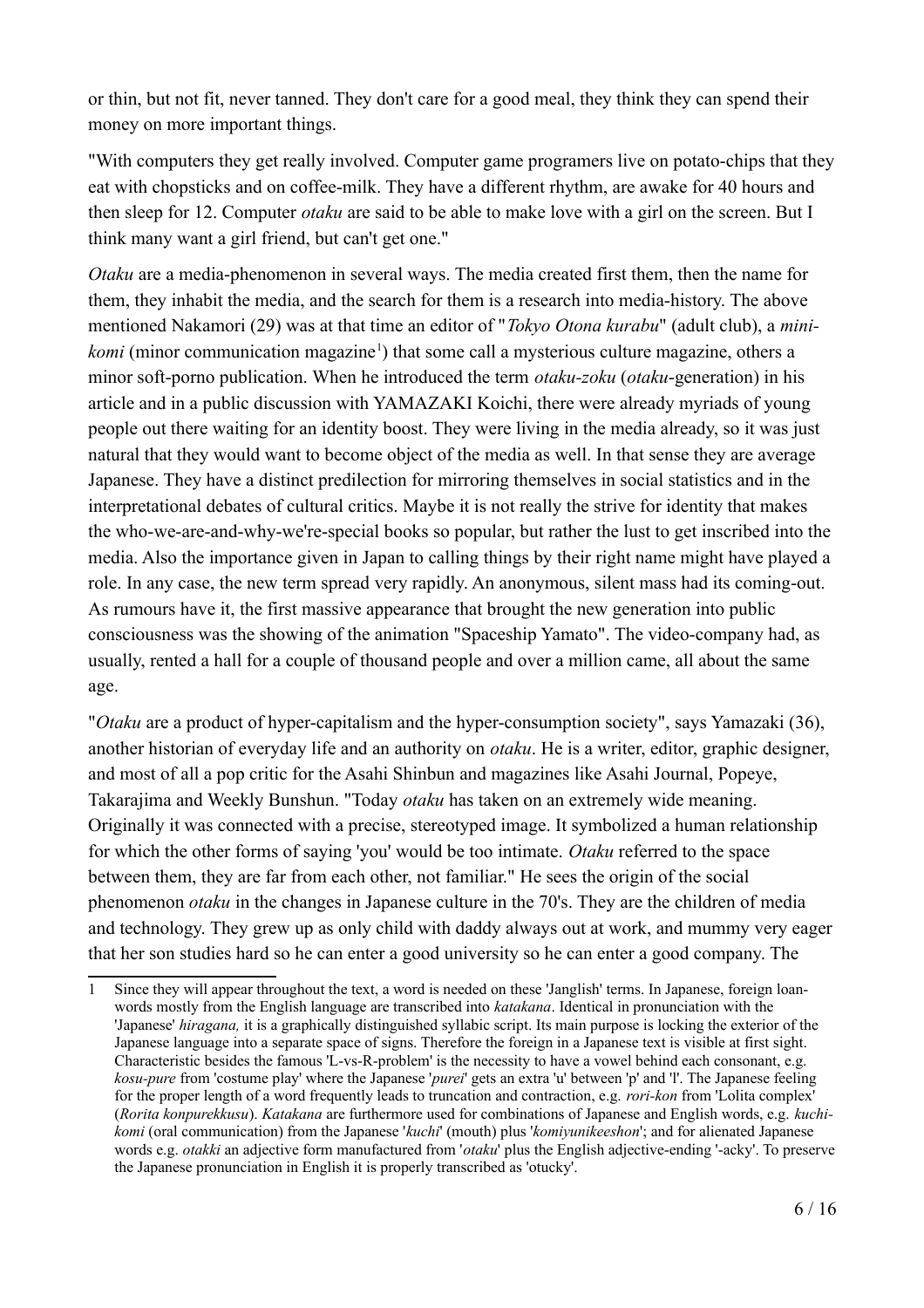cliché- Japanese success story. And kiddy goes into hiding behind piles of toys, comics and play machines.

Their parents are the '68 generation, very democratic and tolerant. They want to understand their children, but the kids purposely look for the things their parents can't understand. In a sense the parents are themselves immature and childish. In Japan there probably is no obvious image of what a grown-up is. Everybody is a child.

The severe communicational barriers between parents and children led to a series of killings of parents by their sons. It started in 1980 when a boy, who would today probably be called an *otaku*, had slain his parents with a metal baseball-bat. The '*kinzoku bat* murderer', as he was known, was followed up by five or six other youngsters in a very short time. And it still happens sometimes today. The early 80's were the days of school violence. The aggression of the students was stopped with disciplinary measures and school-rules that prescribe even the way a students is supposed to walk and greet. They remind Yamazaki of Orwell's "1984". *Otaku* are the post-'school violence' generation. Superficially they are good and well-behaved students, study hard and get good grades, but underneath the surface they are run-aways. *Otaku* is a shelter for them.

### **Information-fetishism and in-animism**

The education system, in which the famous 'industrial warriors' are trained, is a generally acknowledged back-ground factor for the emergence of the *otaku*-generation. "In school", says Yamazaki, "children are taught to take in the world as data and information, in a fragmentary way, not systematically. The system is designed for cramming them with dates, names and multiplechoice answers for exams. The scraps of information are never combined into a total view of the world. They don't have a knowledge value, but the character of a fetish." For this emphasis on facts, on memory rather than understanding the Japanese language has again found a fitting catch-phrase – 'manual-education'. It doesn't prepare you for life but rather for the ubiquitous quiz-shows on TV where candidates have to produce minute details of the life of Amadeus Mozart, the comic character Ultraman or the idol-singer Matsuda Seiko. Without any context this 'knowledge' remains just a collection of info-chips.

'Information-fetishism' is a central term for Yamazaki. The *otaku* continue the same pattern of information acquisition and reproduction they have learned at school. Only the subject matter has changed: idols, cameras or rock 'n' roll. But content has become negligible anyway. Otucky people can be found in every genre. It's a mode of being. You find them even in fashion. Rather than dressing in trendy clothes for the pleasure of it, the fashion-*otaku* dresses in information. He shows it off, saying "Do you know this? Oh, you don't!" That's all. A rock-*otaku*, for instance, does not listen to the music, but collects data on the recordings, the names of the musicians, producers, engineers, studios etc. "The original *otaku* shows us that we are all information-fetishists." Says Yamazaki, "He caricatures the image of the Japanese."

Our own collection of info bits and pieces seems to have come close to the core of the *otaku* phenomenon. It has to do with uselessness and information, but the role of media and technology remains ambivalent. Tsuzuki thinks it a mistake to identify them with media, it would exclude some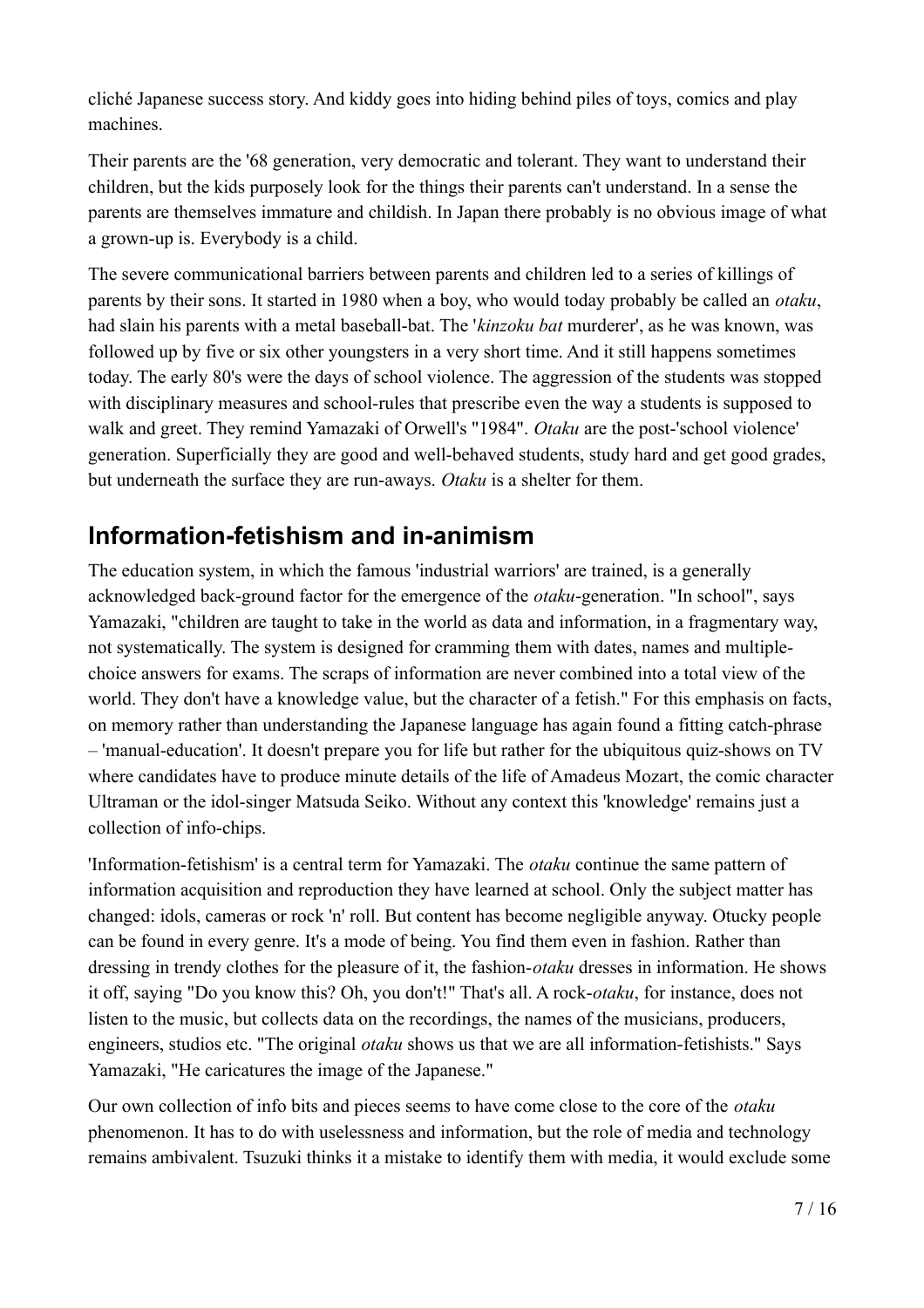of the people who in fact are otucky. So we pick up the "Basic Knowledge of Modern Terms" again which is itself an expression of the culture of fractured knowledge and info-chips. From the entry on "*otaku-zoku*" we learn that this generation "can only think in the mode of me-ism as a result of a way to interpret and deal with the hi-tech society. It tends towards an isolated and non-human existence. These tendencies range from necrophilia, pedophilia and fetishism to the 'illness of partiality' and computer hacking. The phenomenon has cancer-like exploded with the inorganic 'key-board society' as its centre."

I do find it surprising to read hacking in the same list with necrophilia, but I love the 'key-board society'. Japan is the most semiotised society, everything is sign, everything is surface and interface. The Japanese lead a magazine life style. Just by looking at people's face in the street you can tell which magazines they read. Everything comes in a ready-made package. *Otaku* are developing the Japanese mentality of hybridising given information to the extreme. And they become, in fact, a closed-circuit hybrid with their machines. A '*media saibôgu*' (cyborg – cybernetic organism), we read in the "Store of Wisdom", an imitation of our esteemed "Basic Knowledge", is a dependent person, e.g. a couch-potato (*kauchipoteto*). The media cyborg lives thanks to the media. In the age of cyber-medialism with its emphasis on simulation the hi-tech media become the condition for survival. The media cyborgs in their electronic womb are also called 'aliens'.

The Japanese relation towards technology is indeed something peculiar. Japanese kids are geniuses in operating technology, like the one-year-old who crashed his father's car. But, says Yamazaki, they can not talk and express their opinions well. They feel less at home with other people than with machines, materials and information. Thus they tend towards a kind of in-animism. Living beings are thought of as inanimate things. Yamazaki tells me about the pet-boom, and that dogs and cats are seen as a kind of mechanical toys. When they become boring they get dumped. Arnold Schwarzenegger and Silvester Stalone are big heroes for many *otaku*. They themselves wouldn't even think about doing body-building and becoming strong. They think of these hunks of muscles as a kind of robot, a very well-designed machine, not any different from comic figures like Gundam. This in-animism is maybe the revers side of the traditional Shintoist nature animism that is still very much alive in the current Japanese culture. Yamazaki gives the example of factory workers naming their machines Monroe, Hanako or Madonna. Female names are the most popular, since its a real MAN-machine system. "Japanese people are in a sense fetish people. They don't tell the animate from the inanimate. This fact is an important background of the *otaku*. The 'twodimension complex' is a kind of animism. They tread humans as things and things as humans." By perceiving the world via screens and print the *otaku*-kids acquire what is known as the 'twodimension complex'. 2-D is more real. Images plus fantasy equals hyper-reality.

#### **Computer-***otaku* **and communication patterns**

From what we learned about *otaku* and their relation to information, media and technology we should think that they appear the purest in the genre of computer-*otaku*. So I go back to the Minami-Aoyama office of "Log In" where I had already talked with game-maniac Kushida Riko. This time in order to meet ITOO Gabin, contributing editor and recently curator and contributor of an art installation at the "Tokyo hyper-real" exhibition. Since his picture regularly appears in Log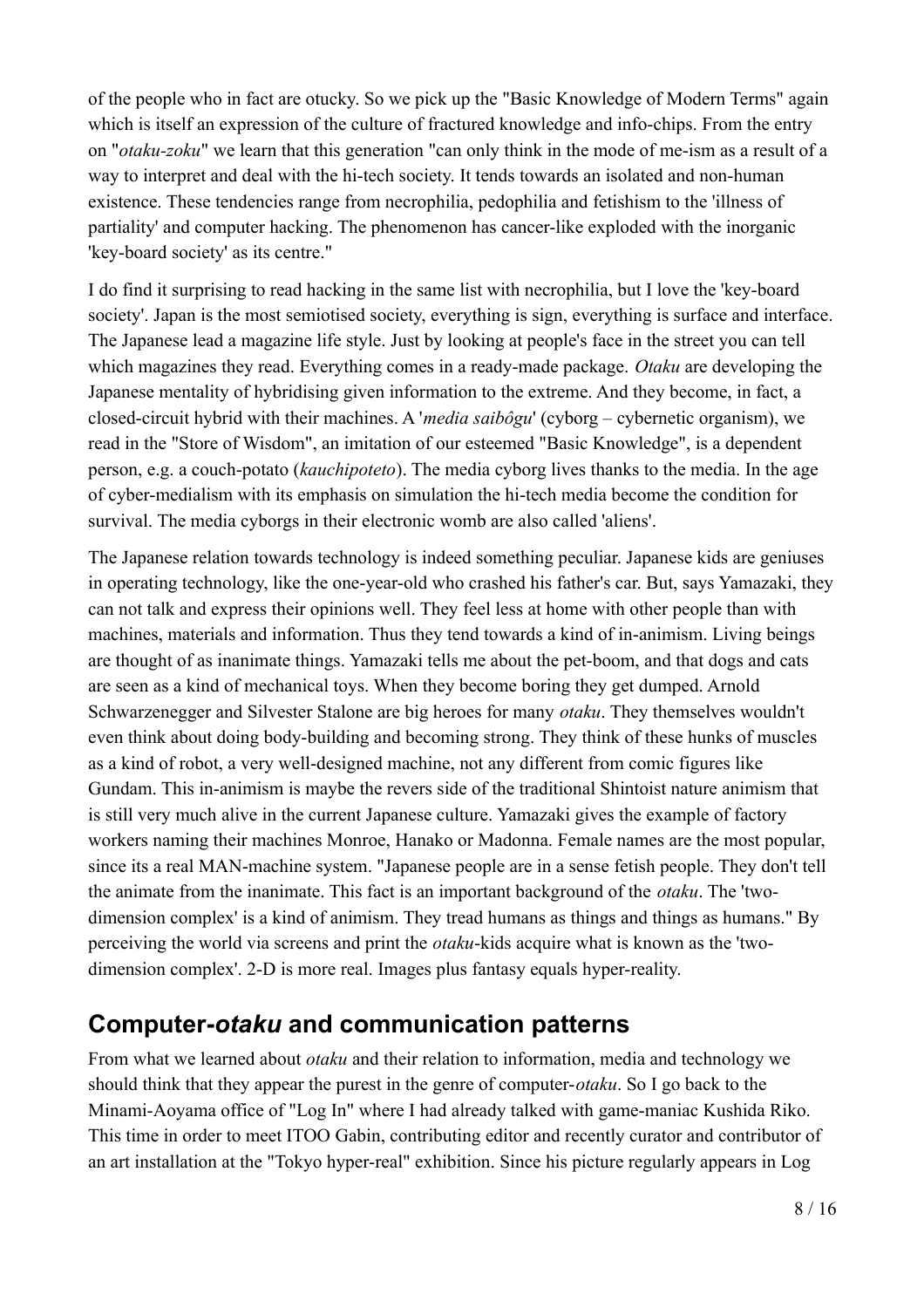In, Itô has become the hero of the computer-game-*otaku*. When he is recognized in the streets of Tokyo's electronic district Akihabara he is not accosted directly, but a little later he can read the 'hot' info on some otucky bulletin board "I saw Gabin!". Log In's target group is game fans between 13 and 18, and it sells 180,000 copies monthly. It carries mostly product information on PC-based games and on related hardware, *manga* and animation series, especially the darker ones like "Gundam" or "Godmars".

I want to know about the content of *otaku* computer networks, and Itô lists some of the headings of the electronic boards: games, *manga*, *rorikon* (Lolita complex – child porno as characters of computer games. See below), music (exchange of MIDI-data of copies of the soundtracks of the latest arcade games), war (air guns), anything you can imagine. There is one for every branch of *otaku* which does not make all of them computer *otaku*. They use the electronic networks simply as media that allow them to stay at home and meet like-minded without any physical contact. But, of course, you also have hard-core computer-*otaku* like the hackers who above had appeared in one row with pedophilia. The meaning of technology, Itô explains, is this: when we found something impossible we do it. Like, the hacker who finds out how to destroy data, so he does it. He doesn't think about the meaning. In the same sense they spread viruses for fun. When some techno-maniac finds a way to hack into the copy protection of DAT recorders, even if he succeeds, the real *otaku* wouldn't have any music to play. It's just a game, useless. If they can out-wit the protection-systems aren't they pretty smart? '*Otaku*' is not exactly synonymous with 'creative', but a lot of creative people are *otaku*. Itô thinks they have infinite possibilities.

The ultimate promise of technology is to make us master of a world that we command by the push of a button. The *otaku* are the avant-garde exploring this world. They grew up taking media for granted. Now they use them as their natural habitat for instant gratification of desires – desires, of course, that they only direct at what the media can give. The time structure of the *otaku* world is one of constant disposition. This attitude of consumerism is also applied to other people, which is a possible explanation for the intensive use of the telephone at every hour of the day and night.

Mostly, *otaku* avoid face-to-face communication, but excessively exercise communication via technical media. The structures of their exchange of information are *uwasa* (rumour) and *kuchikomi*, (oral communication, gossip), minor communication and *ofu-rekôdo* (off record), rupture, fictionality and play (e.g. telephone-games and -parties), dispersal of the self into the network, and in the last instance – discommunication. It is important to speak, not what is spoken. Characteristic of *otaku* is that they speak without context. They live in the simulacrum of a self-referential system which is not subjected to content. Central is the awareness: there are media.

Basically they can communicate only with the same type *otaku*. Their exchange is not interactive, they only show off their information. People categorize each other by their predilection for certain details. If two of them find overlapping tastes they get along well, if not they don't have anything to say to each other. No proselytism drives them to preach their way.

Nagoya, I've been told, is today the centre of the *otaku*. They make up whole neighbourhoods and relevant sectors of the population. Nagoya is a non-place, a dead, boring city with nothing happening, therefore the only thing to do is go into the networks.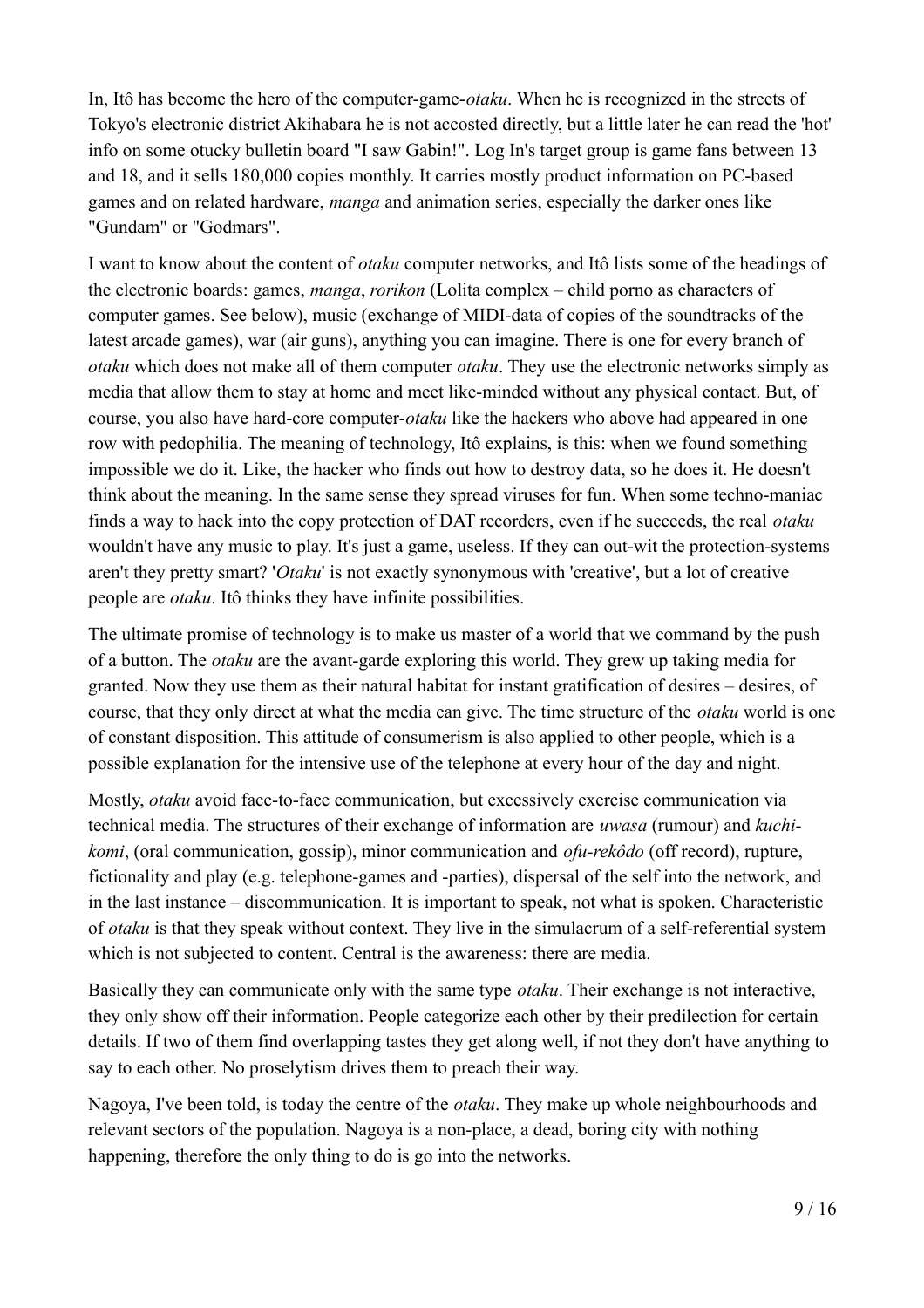# **16,000 alone-but-not-lonely people in one spot**

After so much talk *about* them we now leave the editorial offices and visit one of the rare occasions where the shy and unsociable *otaku* meet. The *komi-keto* (comic market) started out as a fair for non-commercial comics and is held twice a year. At the last, on the 18th and 19th of August in Makuhari-Messe, 16.000 *anime-mania* (animation maniacs) from various countries gathered. They were joined by representatives of all the other major otucky genres: amateur radio *otaku*, idol *otaku*, techno *otaku*, plastic model *otaku*, uniform *otaku* etc. etc. All of them have their own magazines which are here littering the long rows of tables. These *minikomi* keep up the communication in the more and more differentiating and specializing world of *otaku*. Just about all of them contain *manga*. The special attractions in Harumi-Messe were the *kosu-pure* (costume plays) where scenes from favourite animation TV-series are re-enacted – as comic figures in full gear, of course.

*Manga* are a big market. The estimated total circulation of all comic books in 1988 was 1.758.970.000. Some of them as thick as telephone books, they are omnipresent in subway-trains, restaurants and book-shops. Successful series are re-made into book versions with again million copy sales, and into TV-animation and video-games. The one with the highest circulation, "*Shônen Jump*", sells five million copies a week. According to Yamazaki it is the most otucky magazine, containing a lot of violence, mechanics, fantasy and combinations of all three like "Gundam", or "Ultraman".

Beneath these commercial *manga* – in the 'underground', if you will – we find the *manga* drawn by *otaku*. They are produced in small copy to be circulated and exchanged at *komike* or by mail and the more successful ones in *manga*-stores like Takaoka in Kanda or *Manga no Mori* in Shinjuku. The bookstore *Shôzen* in Kanda is another place where on a Saturday afternoon masses of otaku in jeans or school-uniforms are grimly elbowing their way through the narrow aisles, quietly browsing through comics and idol-fan magazines, soft-pornos and games, game music CDs, Dragon Quest and comic plastic figures, telephone-cards with *manga*-characters and idols on them, posters, and plush animals. Here one finds a small selection of the garage comics from the *komiketo* with titles like "Uncolored", "Cupid", "Hyperactive", "Paf Paf", "Blind Logic" or the one with the extended English titel "Wing. That's Gret (sic!) It covers various kinds of Comics and Novels which makes you feel at home".

In most cases these *manga* are hybrids or genre mutations of given commercial models. They show an attitude of joyful 'playgiarism' that does not even strive to be original. The only really 'original' aspect about them is that in contradistinction to the ones you buy in the convenience store, *otaku manga* contain uncensored depictions of primary sexual organs. In a country where every single pubic hair intended for publication in film or print, has to be covered up or sandpapered out the fact that these manga show it all is almost revolutionary.

We can safely assume that a large part of the sex-life of *otaku* is represented by comic figures in *manga*, animation and video games. Sex to them is nothing physical but medial. They don't have lovers, in part because they are afraid of each other and find 2-D satisfaction much safer. In that sense the guy from Steven Soderbergh's "Sex, Lies and Videotape" can be thought of as the Western correlate to the post-sexual *otaku*. Yamazaki offers another explanation: 2-d sex is a reaction to the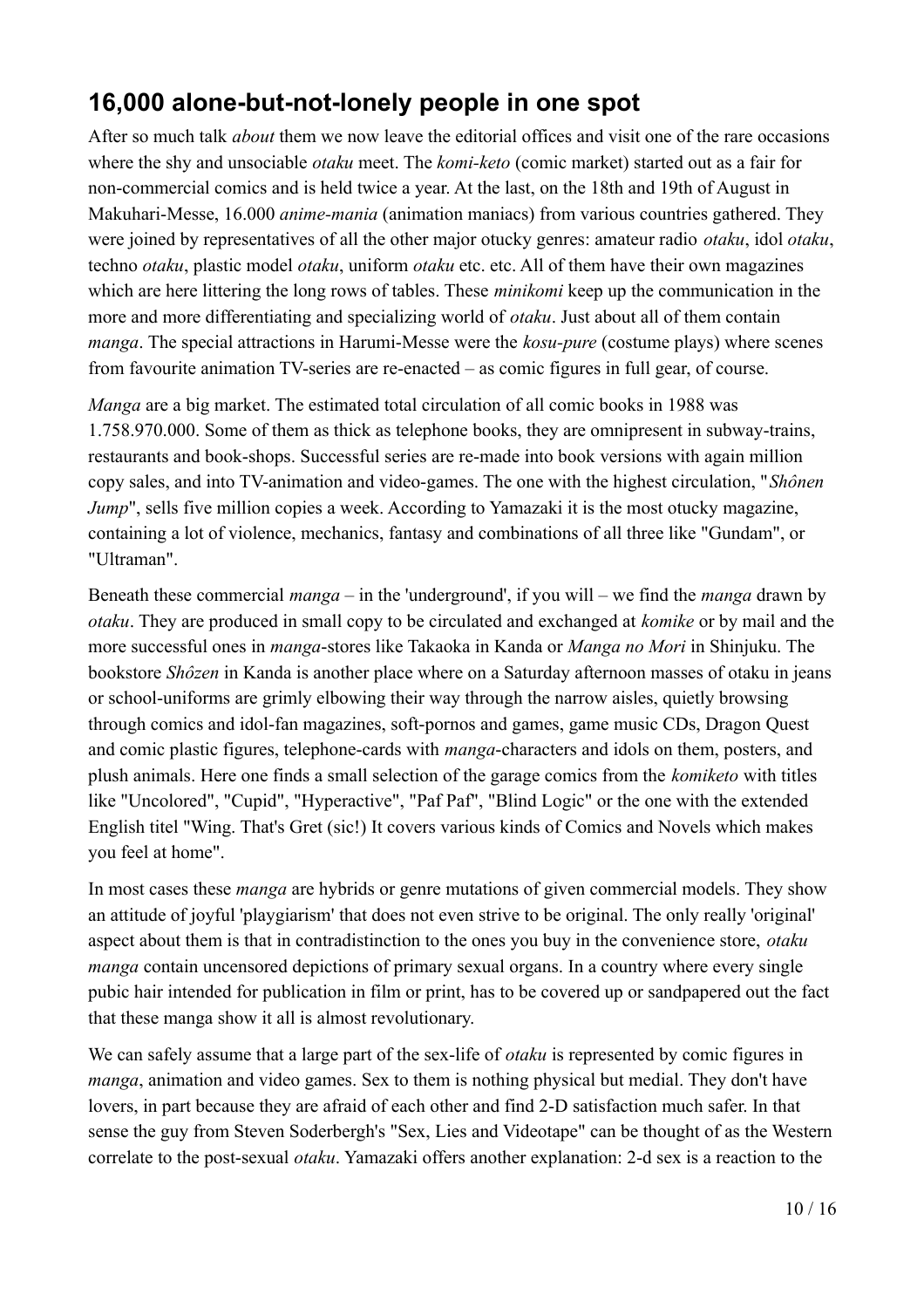pressure of male chauvinism. Boys refuse to grow up to become the regular mucho. They don't like to be aggressive. True, in the comics there is a lot of violence, SM, lashing, and bondage, but in the real world they could not do it – they're too shy.

A major genre in the *manga* porno world are little children. A term that frequently appears in this context is *rorikon*. An especially cryptic anagram that can not be solved without our faithful "Basic Knowledge of Modern Terms": "*rorikon* (Lolita complex) was named after Vladimir Nabokov's novel. It signifies the strange sexual taste for teenage girls." It is so closely related to *otaku* that the encyclopedia names it as most significant characteristic. "One also calls the *otaku* a *yaoi-zoku* (the generation of fans of young girls). The suspected child murderer Miyazaki's victims [we heard about him already and will hear still more below] were between age four and seven [meaning younger than the teenagers that *rorikon* are supposed to like]. So is it not a mistake to call him an *otaku*?"

On this point we have to disagree with the "Basic Knowledge". To identify *otaku* with the fairly mainstream cultural predilection for a teenager sex ideal would mean to ignore a whole wealth of more bizarre forms of otucky expression. For example "In Spite of... you know it", "Lemon Impulse" and "Submarine", which are catering to the uniform-sex fans under the *otaku*. Or "Juggs" for the fans of big-breasted hermaphrodites. Or "Samson" a magazine with comics, photos and poems that is completely devoted to fat, old gays. The sex ideal that in this realm corresponds to Lolita would be the aged *sumo*-wrestler. It is hard to imagine what a 15-year-old *otaku* would find elevating about these pornos. Maybe they represent the pure, abstract sex, the simulation of stimulation. But we have to admit we cannot look into the hearts of many a young man.

Since we covered sex and rock 'n' roll you might also want to know about drugs. Answer: none. *Otaku* are anti-somatic. Information is their only drug, but that they preferably take intravenously.

Comics have directly and indirectly influenced large areas of the Japanese culture, from advertising to junk stores that are exclusively devoted to goods with the mark of one single comic-figure. If a new trend comes up in one of the media it is instantaneously picked up by all others. Pop music idols are shaped by the Let's-be-*manga*-figures trend, and they in turn cause new genres in *manga*, animation and games. And, of course, they have their own otucky devotees. On the *komiketo,* idol *otaku* were a little under-represented but they have their own events and gatherings. Idols are mostly singers, but there are also *puro-res* (professional wrestling) idols like Cutie Suzuki (21) and Dirty Yamato (20). These living mixtures of battle- and *rorikon-manga* are also known as 'fighting dolls'. But for the largest part it refers to young girls with cute faces who are mass-produced into 'talent singers'.

The "Basic Knowledge 1990" keeps silent on the idol phenomenon, so we have to refer to the "Store of Wisdom" again. Under "*aidoru-shisutemu*" (idol system) we read: "What we call the idol system of the 80's is the fiction game, where the sender and the receiver become one single thing. And we have to separate this from the charisma of the earlier age of what was called the star system (*staa-shisutemu*). The 80's are represented by the new type of idol like KONDO Masahiko and MATSUDA Seiko. They concretised the spirit of the 80's which has been determined by simulationization, thus making disappear the difference between reality and fiction." The recent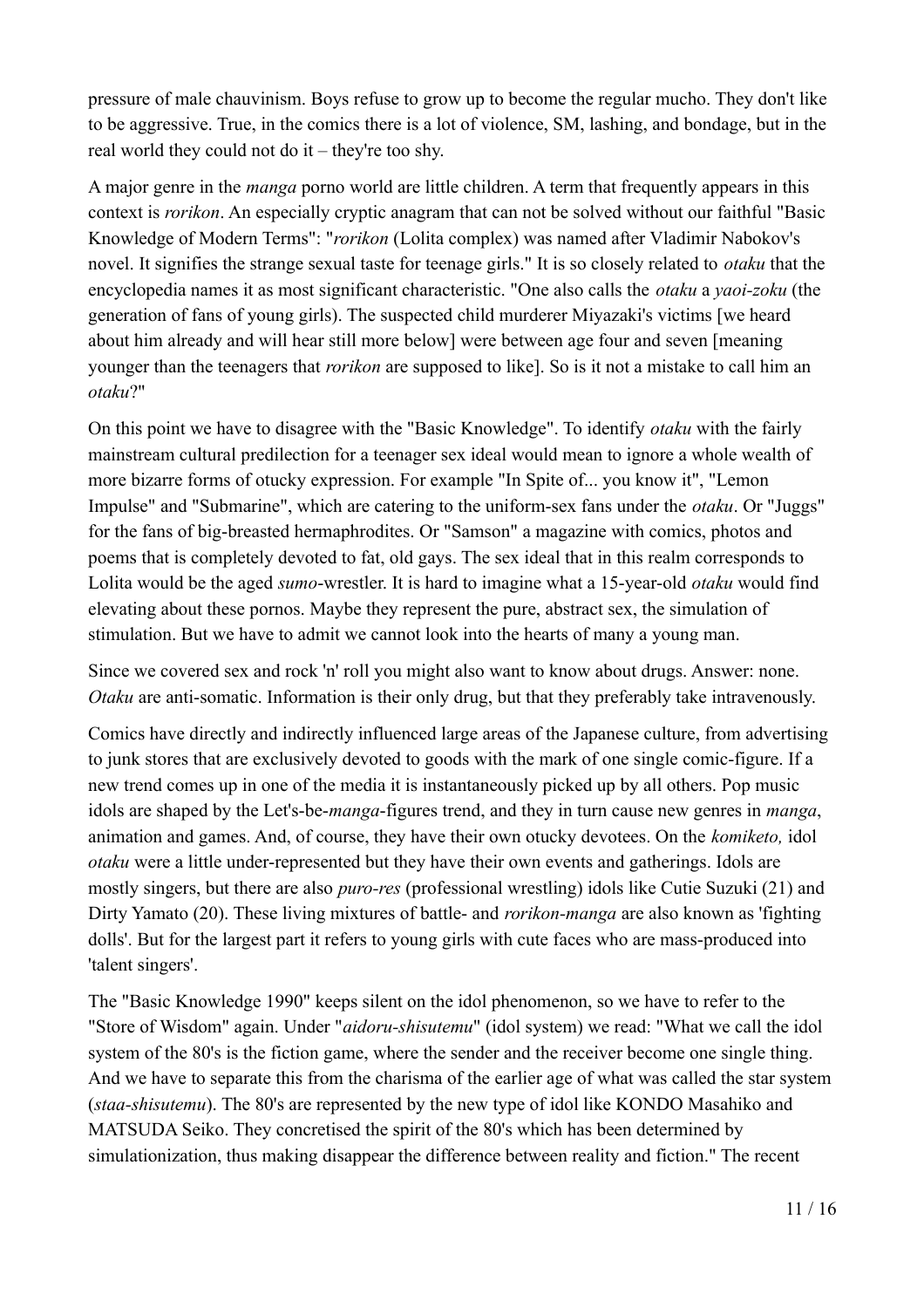case of attempted suicide by NAKAMORI Akina was a break in the paradigms of idolianism. Different from Matsuda she had separated her private life from her activity on stage, and thus maintained a relatively mysterious nature. But she failed because the audience demanded coolly that idols can exist only inside the media.

The 'new type' that Matsuda represents is called *burikko*. As a well versed friend told me the word is derived from '*buri*' (to act, pretend) plus '*-ko*' which makes it cute. It would roughly translate to 'sweet little pretender' or if you interpret it sarcastically you could also say 'fucking little liar'. *Burikko* refers to unattractive girl singers who pretend to act especially stupid. They look way too cute with their wide-open big eyes and too much lace. They look like *manga* characters. They seem helpless, but, in fact, are not stupid and rule with an iron fist. Matsuda Seiko was born a *burikko*. She has crossed eyes and protruding teeth. The kids went crazy and the older women hated her, because her simulated stupidity was an insult to woman. The *burikko* ideal was, of course, immediately picked up by *manga* and animation.

But this was only an aside for getting a brief glimpse of the dominant entertainment culture. Now we will look at it from the otucky point of view. Their idol worship consists in collecting artefacts and information not only on one, but on ten or a hundred idols. Mostly they don't pick the big ones like Matsuda but the B-class or 'minor' idol-singers. Of course, they have to keep track of their schedules and have to have all the records, postcards, T-shirts and other paraphernalia. But they wouldn't be *otaku* if they were satisfied with the ready made industrial products. They come in two sub-categories: the videotaper and the photographer. The video *otaku* checks on all the TVprogrammes in which his idols might appear, records them all and then edits the tapes for his favourites. The camera *otaku* has chosen a harder task. The idols regularly give promotion or miniconcerts in places like the roof-top of a department-store or in the summer a swimming-pool. Since unauthorized photographing is prohibited, the *otaku* sneak in. Sometimes three or four of them carry the camera in parts and then assemble it inside. Even at the fences security gets really tough. So the kids run away leaving expensive camera equipment with huge tele-lenses behind. You can find whole collections after a concert. They only take the film, which is worth enough to buy new cameras. Three hours later they sell the photos on the streets in Harajuku. The highest value have shots on which the wind blows up the skirts of the girls and their underwear shows.

If you think that the hybrid system of *aidorus* and *aidorians* is pretty hyper-real already you haven't heard of the virtual idol HAGA Yui, yet (which is not a name but the word for 'irritated, impatient, annoyed', literally 'a tooth-ache'). Virtual she is because she does not exist. She is a phantom consisting of different girls who lend Haga her voice or her body. At concerts her face remains hidden and her voice is play-back. She is an assemblage in a way quite similar to the puppets in *bunraku*. When Haga recently published a photo-book there were three girls sitting at the autograph hour. People would stand in line before the one whom they thought to be the 'more real' Haga-chan. An exhibition with her 'original' art work, scheduled for early November, was postponed. But rumour has it that the actual paintings have been done by several renowned artists. The title of the exhibition will be: "Does mysterious idol dream of human-faced sheep?"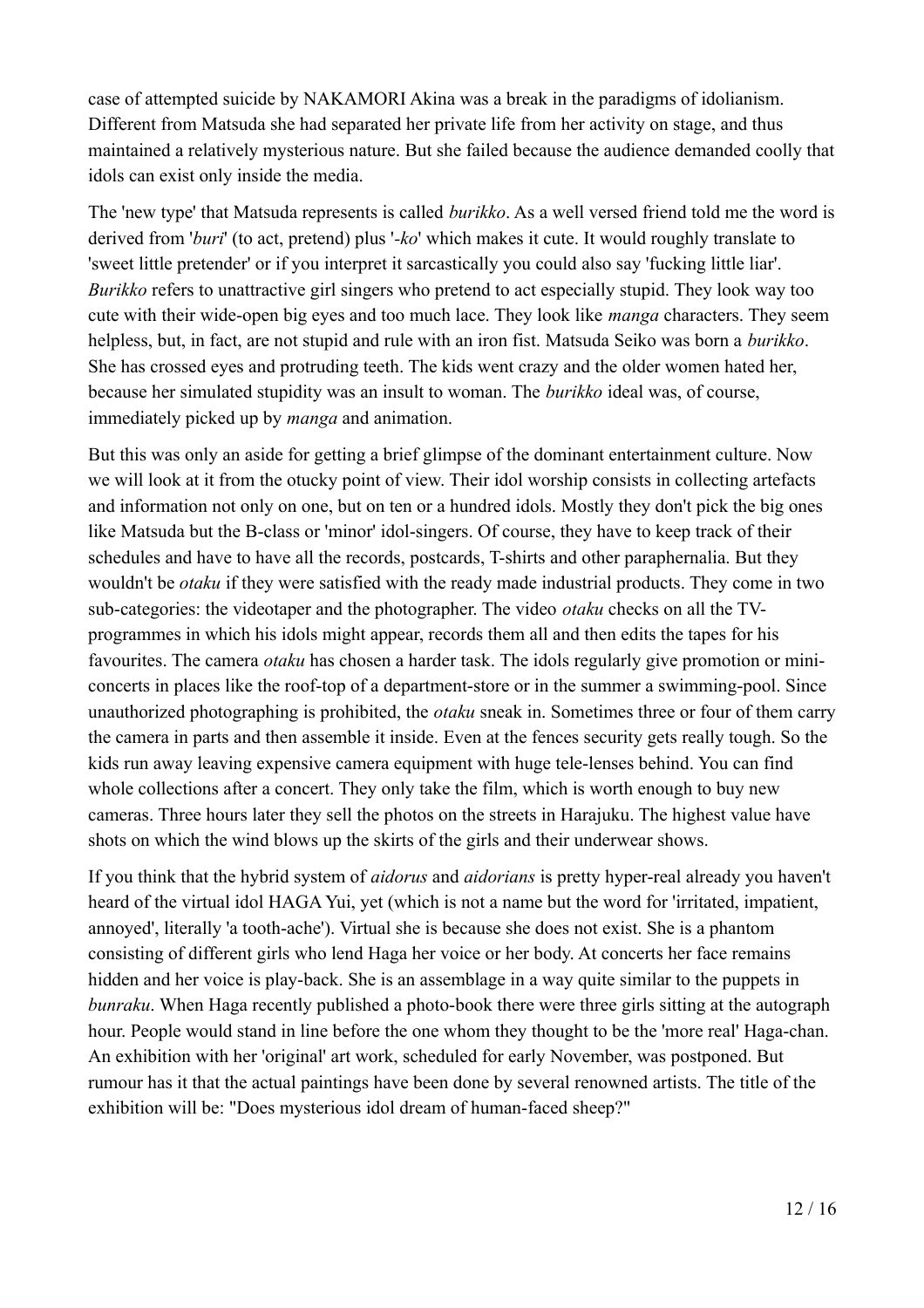That is, of course, a malicious homage to Philip K. Dick's "Do Androids Dream of Electric Sheep?" which served Ridley Scott in the making of "Bladerunner". The presumption from the beginning that *otaku* perform a perpetual play on the border between the animate and the inanimate seems to harden. 'Android', a somewhat old-fashioned term, is quite fit for idol Haga Yui as well as for the *otaku*. They look like humans but they aren't, and they're playing with factoids (look like facts, but aren't). The idol is pulling her willing followers by the nose. Understandable that they in turn need puppets to pull their strings.

Idols like MORITAKA Chisato appear reduced in size but only unessentially more plastic in the form of models. The model *otaku*, who were also present on the *komiketo* at Makuhari Messe, house a wide variety of entities – real and non-real – in their miniature world: models of idols and comic figures, Godzilla and Garland, automobiles and militaria. Again the real *otaku* distinguishes himself from the mere maniac in that he is not satisfied with the commercial kits. The garage kits they produce in 100 copies are really detailed and elaborate. One of the major magazines for the model *otaku* is "Do-Pe. Identitity Magazine For You" with a circulation of 'only' 40,000.

One might get the impression that all *otaku* are techno-freaks, but they do not per se dislike nature. There are even *otaku* into tropical fish and fossils – as long as they do it the *otaku*-way. The attitude counts, nothing else.

But there can be no doubt, that most strands of *otaku* have a close connection to media and technology. The pure techno-*otaku* has his major forum in "Radio Life". It started out as a magazine for amateur radio operators, who came to be called *akushon-bandaa* (action bander), which in view of their considerable subversive potential seems more appropriate. Radio Life features background and consumer information on electronic devices and components. For example, on radar-systems and detectors, the smallest of which is for motorcycle-riders; worn at the side of the helmet it warns with a buzzer or LED. Or a description for a copy-guard cracker that eliminates the effect that digitally copy-protects certain rental-video tapes. Or an article on satellite interception. By the way: the Trotskyist group *Chûkakuha* (middle core faction) was just found out to have prepared jamming stations on strategic roofs around the imperial palace to disrupt the live-broadcast of the enthronement ceremony. So it's not like no one is using this subversive information in practice.

Once a year Radio Life brings out an even more hard-core "Underground RL". The latest issue features a do-it-yourself kit for an electronic time fuse for any kind of bomb. The following article is on model-kits of hand grenades (e.g. the original German WW2 model or would you prefer the classic design of the American MK2, that can also be had as a 'joystick'?). The next one is on how to build a stun-gun from the condenser of a disposable camera. You can use it to give your nextdoor *otaku* a 35,000 – 80,000 V shock. And my last example from this hackerist sink of iniquity is the board lay-out for an adaptor that circumvents the DAT-copy-protection (a nasty little compromise between the music and the hardware industry that allows only one digital copy of every CD – the kind of misuse of technology that just begs to be hacked). In the "Underground Radio Life" the *otaku* with subversive ambitions gets the full description how it works and how to crack it.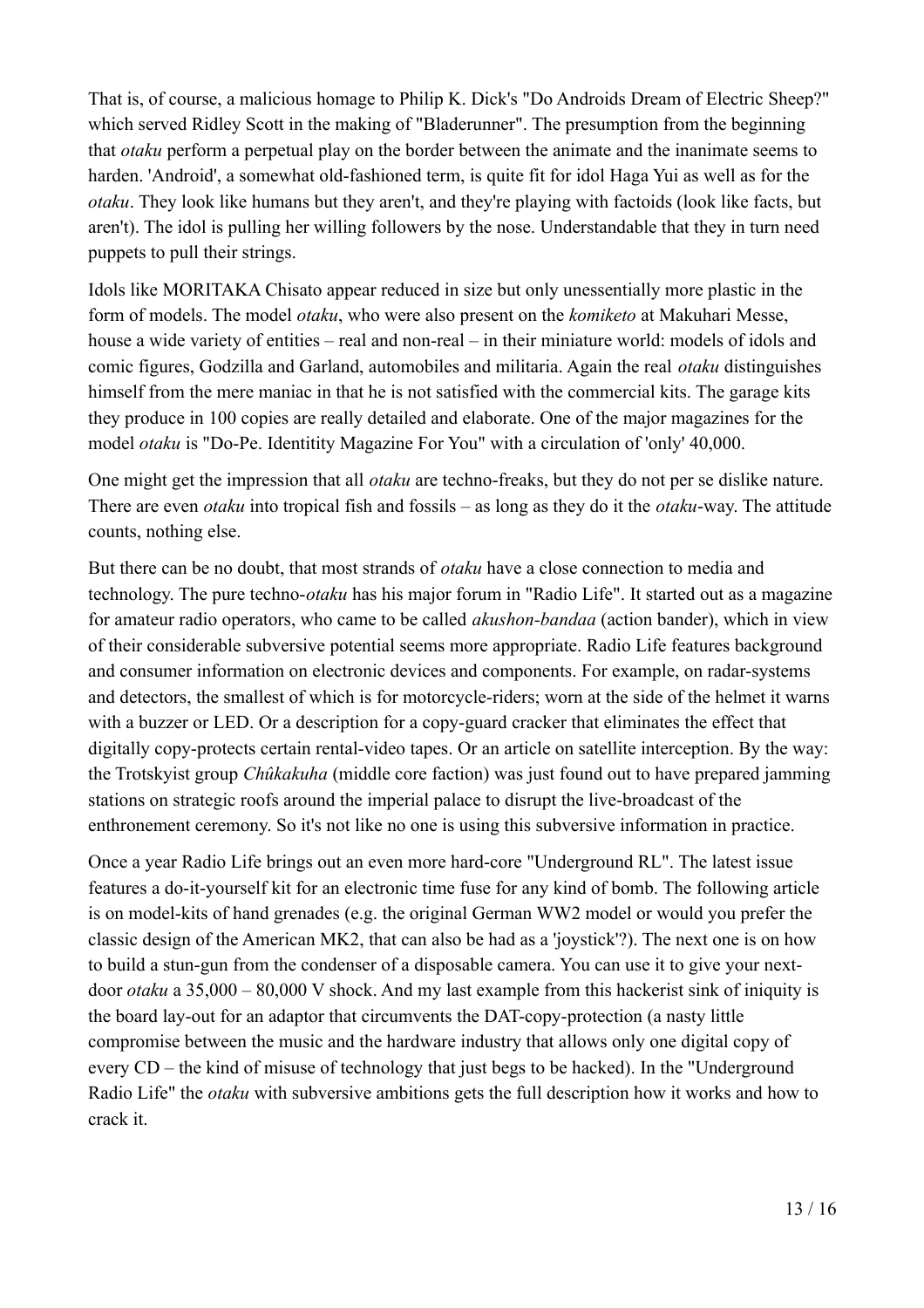Another clientele of "Radio Life" are military and police-*otaku*. They are girls wearing the original uniforms of politesses and boys driving around in 99.9 % 'real' police cars. The ads show where the sirens, radios, helmets, badges, accessories down to the official whistle and necktie-pin come from. Except for the guns, and even those are as-close-as-you-can-get plastic models. Everything else is authentic, as real as the stuff the genuine military or police is using. Simply, because the *otaku* buy it from the same dealer the state does. When the real and the imaginary become indistinguishable the real becomes a fetish.

#### **Information-crime**

I don't think this is an expression of genuine militarist or terrorist intentions, nor is it the lure of the forbidden per se. Of course, if anyone puts up restrictions to prevent the full use of existing technology, like copy-guards or scrambling of signals, it calls for hacking. *Otaku* also like to use technology for other than the intended purposes. But basically, it's an empty, content-less joy of technology and information that drives them. In that sense there is no significant difference between game-*otaku* and radio-hackers, idol-maniacs and magnet-card forgers. The structure is the same. Essential for every *otaku* is a web of technical details, whether on cameras or police cars, on fictional spaceships or 'art trucks'. Knowledge is important to be able to communicate. Information is the essence of the otucky life-style.

Though minuscule discrepancies on the informational level can have immense consequences for *otaku*, they seem to be less discriminating with ideologies. War and sex, fantasies of mass murder and sadomasochistic rape appear regularly in their media. And sometimes one of them finds it hard to discriminate the world, where no one dies because every one is a phantom to begin with, from the other one where little children, when you torture them a bit, really die. Itô Gabin (Log In) told me the story about this guy who lived completely in a computer world. One day he saw a man standing on a subway platform and without any reason he pushed him down in front of the train. He didn't think of death, says Itô, it was so easy.

In July 1989, MIYAZAKI Tsutomo (27) was arrested for the suspected abduction and murder of four girls age four to seven and the attempted molestation of another girl. In his room in Tokyo were found piles of *manga* and a collection of 6,000 videotapes, mostly dubbed from rental-stores, including child pornography and horror-videos. He was socially isolated, didn't dare approach women, was jobbing as a printing shop assistant, was crazy about video and comics, and drew comics himself – easy equation to identify him as an *otaku*.

Shortly after his arrest it was suspected that Miyazaki had re-staged some of the horror-video scenes, like the one with the guy who cuts up a woman and then fondles the dissected corpse and plays with its internal organs. But the theory could until now not be confirmed. Miyazaki admitted the killings at the beginning of the trial on 30 March 1990, but denied that his crimes were connected with videotapes, though he did state that he took videos of two of his victims so he could view them later on. He also said he committed the crimes as if in a dream and without intent.

The defence counsel contended that the defendant is emotionally immature and has difficulty making a distinction between himself and others. "He lacks understanding of life and death, and has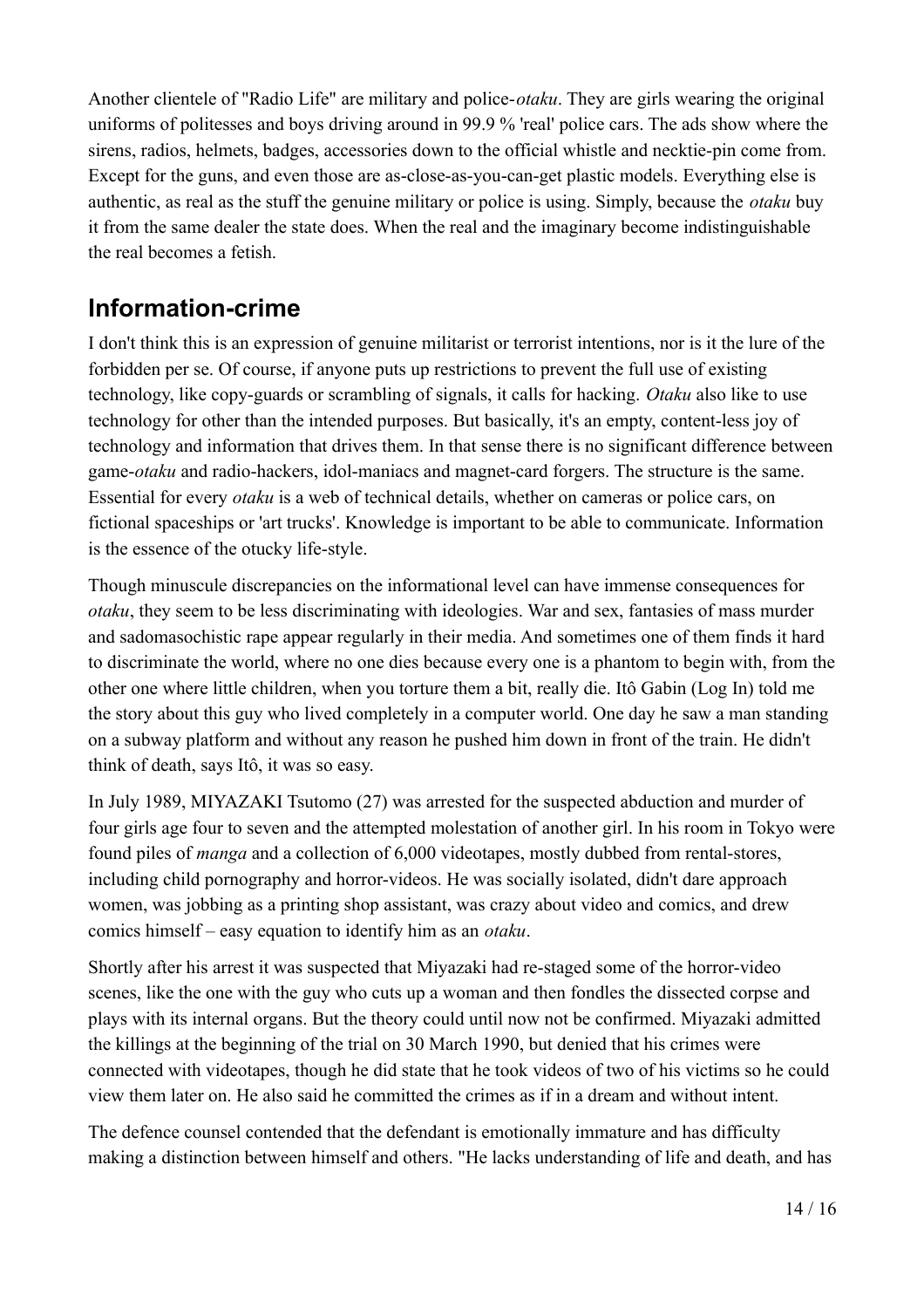a strong desire to return to his mother's womb," the defence counsel said. The defence argued that the audiovisual culture of videotapes and television, the lack of a sense of reality in the information society and the isolation of youth are behind the crime as sickness of modern society. The result of a psychiatric test was that Miyazaki has little self-control and lacks emotions but is capable of being held responsible. The trial is still pending.

The tenor of the public discussion on this *otaku*-murder case was that the horror-videotapes and the media culture are somehow responsible. In reaction to Miyazaki the Tokyo Metropolitan Government began to consider restricting the access of minors to videos that depict scenes of violence. The video market exercised voluntary restraints.

The comments of the cultural critics split roughly in two lines of argument. Either he was a mental case, and therefore a sick exception or: there is a Miyazaki in every one of us. This technique is frequently applied when the Japanese culture has to deal with a nail that sticks out: Either you exclude it as something extraordinary, preferably non-Japanese, or "We are all Miyazaki".

According to Yamazaki these hasty conclusions are out of place. "We want to understand him, but we know we don't. Everybody asks 'Why has he done that?' But we should rather ask 'Why don't we do it?' Many *otaku* have the same life-style as he, but I don't think they would do such a thing. Miyazaki's biography is not so special. He could not communicate with women, but that's not special. It was said that he is living in a fantasy world, but maybe we are all living in a fantasy. I don't think he's crazy, because I can understand a part of him. So I'm scared. But I'm not a moralist. Many Japanese think Miyazaki's motivation is connected to our daily life with media and information and to our human relations. So we are very shocked."

# **Towards a postmodern people**

The opinions on the current development of the term *otaku* vary. The Miyazaki case was certainly a blow to the already not very flattering reputation of *otaku*. "See, we never trusted these young people. Now you know what they are capable of." But we have to wait for the outcome of the trial to be able to tell whether society will use it to exercise pressure on and discriminate against *otaku*.

On the other hand the term has expanded in scope. Was it at first signifying a quite distinct life feeling it came to include more and more phenomena, until it had taken over the function of '*mania*'. So today one can interchangeably talk about motorcycle-, stereo-, golf-, or music -maniacs or -*otaku*. In the earlier times *maniaku* refered to people who are open for communication and have other interests besides their special craze. Both points did not apply to *otaku*. And, *otaku* was never used for oneself, always for others. Through the inflationary use of terms we can perceive how layers of them pile up on top of each other. It seems to be true of all discourses for understanding self and other – they get bloated till everybody has room under them. We are all *otaku*. We are all Miyazaki. In the end they lose their power of distinction and get replaced by new catch-words.

Another trend is marked by the appearance of the adjective form *otakki* (otucky). Yamazaki supposes an etymological relation with *teki*, which is an earlier formation contracted from 'technology kids'. The "Basic Knowledge" tells us: "After Miyazaki had spoiled '*otaku*', '*otakki*' was